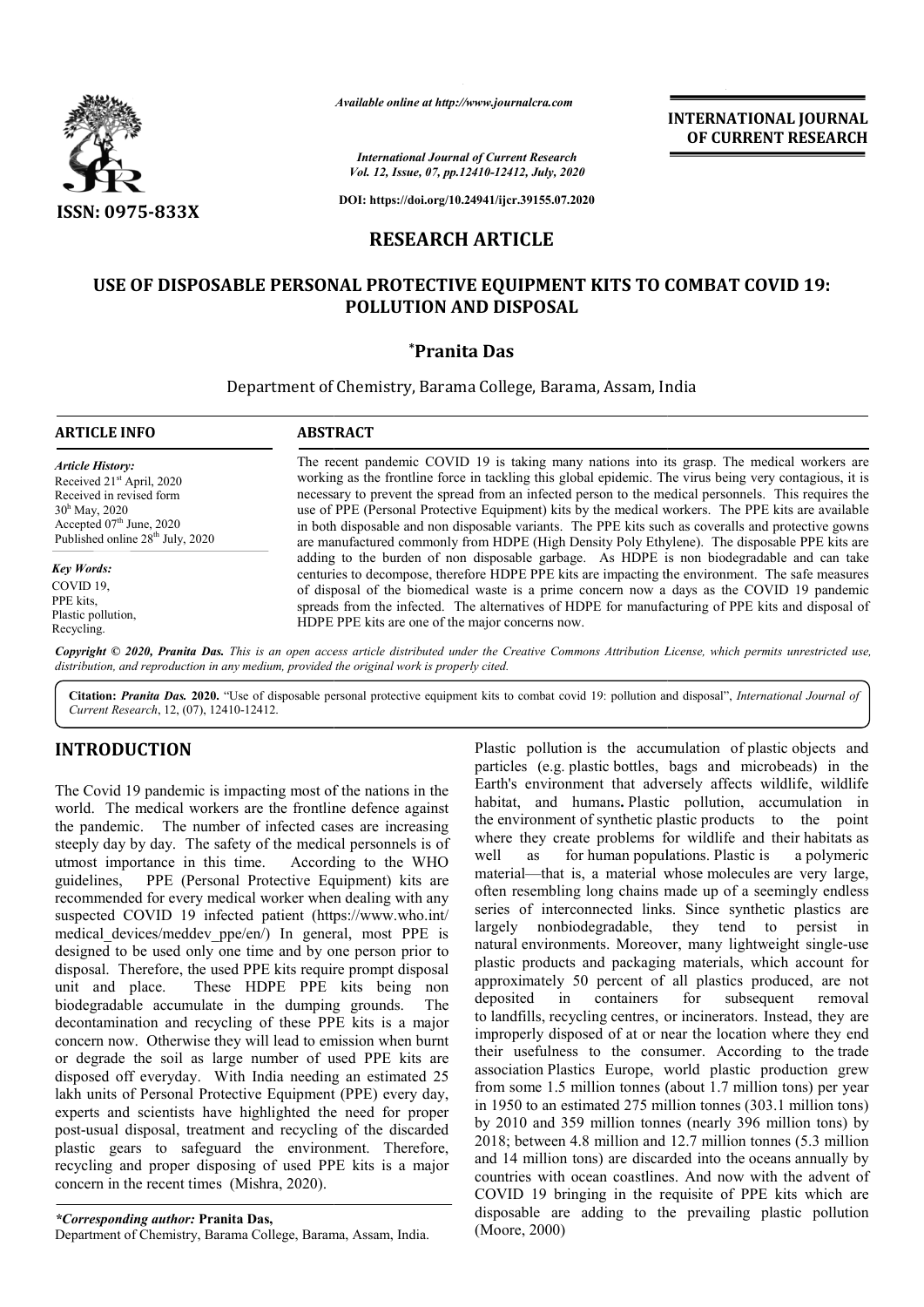

**Fig I HDPE disposable PPE kit**



**Fig II Plastic Pollution in Kalyan, Mumbai (Fig, 2019)**



**Fig III Biomedical waste in Chennai (Fig, ?)**

The disposable PPE kits should be recycled in the safest way possible. Because the used PPE kits are prone to be the carrier of the deadly coronavirus from the infected person to the dumping areas if not properly disinfected and recycled. Most PPE is not recycled and is sent to landfill (Fig, 2019). The main environmental impacts of landfill include:

- toxins released by the waste into soil and groundwater
- highly toxic liquids, known as leachates, are created as water runs through waste that is breaking down

 greenhouse gases released by waste as it decomposes (Jadhav, 2020) Exercised by waste as it decomposes<br>categorised as medical waste should<br>recycling processes. Mechanical

Used PPE kits which are categorised as medical waste should be disinfected before recycling processes. treatment to tear waste apart goes by verbs: granulate, pulverizes, shreds, grinds, mixes, agitation, and crushing. This can reduce the bulk volume of the waste by 60 percent or more. Waste can be moved through the processing facility with augers, conveyor belts, and other material handling systems. In addition to being able to reduce bulk waste volume, mechanical systems can increase the surfa pieces before subsequent chemical or heat treatment. Chemical disinfection, primarily through the use of chlorine compounds, kills microorganisms in medical waste and can often oxidize hazardous chemical constituents. Ethylene oxide treatment is used more often to sterilize equipment that will be reused. The EPA identifies chemical disinfection as the most appropriate method to treat liquid medical waste. Treated liquid waste can method to treat liquid medical waste. Treated liquid waste can usually be discharged into the sewer system. Sometimes it goes to a holding tank for testing before discharge (https://www. malsparo.com/treat2.htm). treatment to tear waste apart goes by verbs: granulate, pulverizes, shreds, grinds, mixes, agitation, and crushing. This can reduce the bulk volume of the waste by 60 percent or more. Waste can be moved through the process pieces before subsequent chemical or heat treatment. Chemical disinfection, primarily through the use of chlorine compounds, kills microorganisms in medical waste and can often oxidize hazardous chemical constituents. Ethy

If the waste is in solid form, the treatment process often has a mechanical cutting or mashing procedure included. The primary function here is to reduce size of the solid waste pieces and increase surface area, to make the chemical treatment more effective. After treatment with the liquid disinfectant, the solids are filtered out and the liquid filtrate goes to the sewer or for more treatment. waste by exposing it to gamma rays that are fatal to bacteria. A waste by exposing it to gamma rays that are fatal to bacteria. A radioactive isotope of cobalt is employed. UV used for wastewater is a lower frequency and less lethal than gamma radiation. When UV is used for disinfection, the radiation in the UV-C spectrum, which is more germicidal is employed. Some irradiation treatment systems use electron beams. Both gamma rays and electron beams can penetrate plastic bags used for waste collection, so the waste does not need to be removed from the bag before treatment. Although it is rarely used, vitrification can be an effective treatment for medical waste. The solid waste is mixed in when glass is formed (vitrification means production of glass). The high temperatures kill pathogens and some combustible material may burn or pyrolyze, resulting in an off-gas. Remaining material is encapsulated in glass, which has a very low diffusivity. There is little danger of hazardous materials leaching out of glass in significant quantities. The vitrified waste can therefore be put in a landfill with confidence (Khobragade, 2018). waste is in solid form, the treatment process often has a mical cutting or mashing procedure included. The ry function here is to reduce size of the solid waste pieces and increase surface area, to make the chemical treatment more effective. After treatment with the liquid disinfectant, the solids are filtered out and the liquid filtrate goes to the sewer or for more treatment. Ir wastewater is a lower frequency and less lethal than gamma radiation. When UV is used for disinfection, the radiation in the UV-C spectrum, which is more germicidal is employed. Some irradiation treatment systems use elect vitrification can be an effective treatment for medical<br>The solid waste is mixed in when glass is formed<br>cation means production of glass). The high<br>ratures kill pathogens and some combustible material<br>purn or pyrolyze, re ated in glass, which has a very low<br>is little danger of hazardous materials<br>ss in significant quantities. The vitrified<br>e be put in a landfill with confidence<br>ns<br>s<br>s<br>Density Poly Ethylene<br>Protective Equipment<br>Health Organi

#### **List of Abbreviations**

- HDPE High Density Poly Ethylene
- PPE Personal Protective Equipment
- WHO World Health Organisation

### **REFERENCES**

- Personal protective equipment. World Health Organisation, 2020. Available via https://www.who.int/medical devices/ meddev\_ppe/en/
- Mishra, L. 2020. Experts stress on proper disposal of PPE, The Hindu. Available via